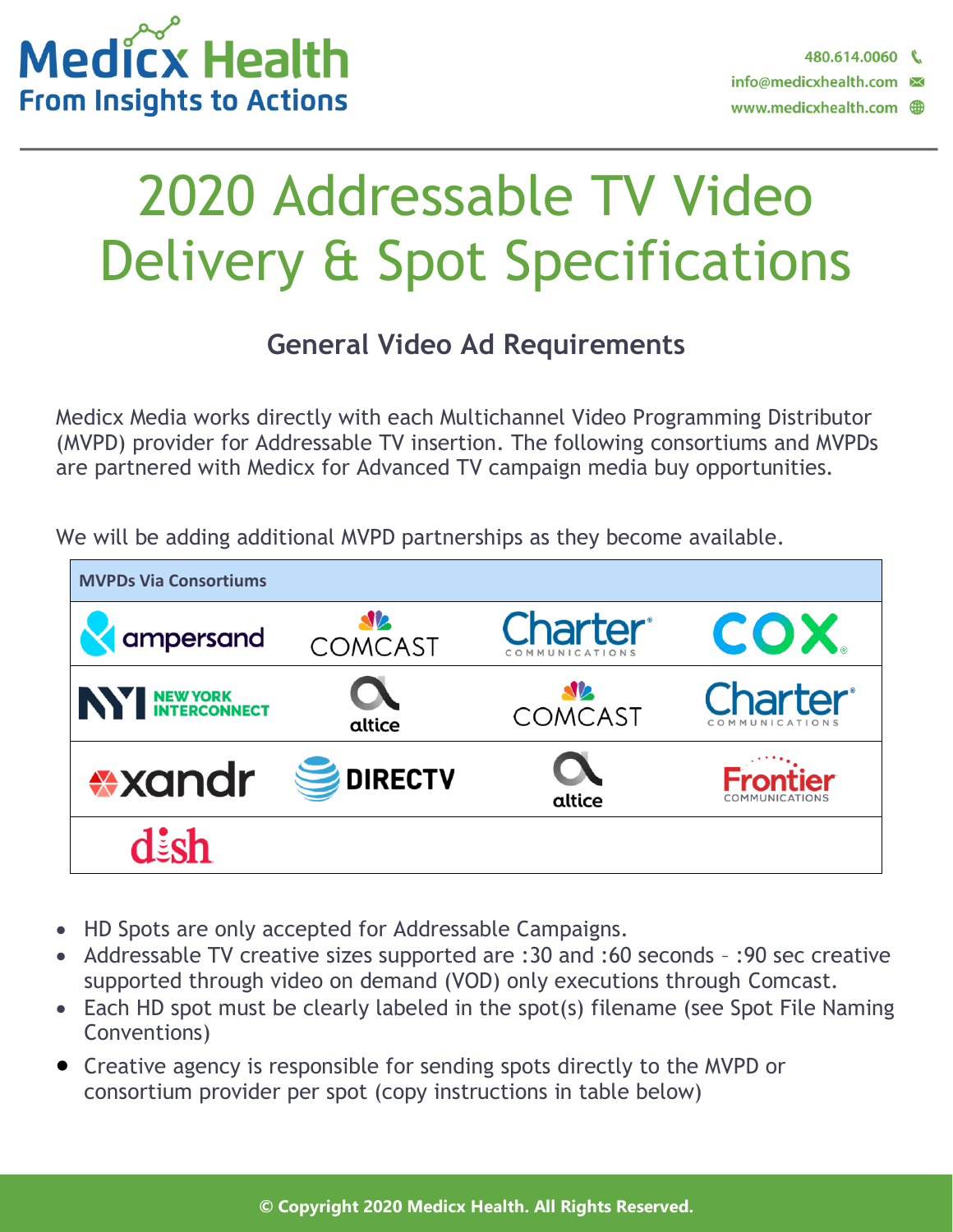

### **Addressable TV Creative & Delivery Specifications**

|                                           | <b>ALTICE (NYI)</b>                                                                                                                                                                                 | <b>DISH Media</b>                                                                                                                                                                                                                                                                                          | <b>XANDR</b>                                                                                                                                                                                                | ampersand                                                                                                                                                           |
|-------------------------------------------|-----------------------------------------------------------------------------------------------------------------------------------------------------------------------------------------------------|------------------------------------------------------------------------------------------------------------------------------------------------------------------------------------------------------------------------------------------------------------------------------------------------------------|-------------------------------------------------------------------------------------------------------------------------------------------------------------------------------------------------------------|---------------------------------------------------------------------------------------------------------------------------------------------------------------------|
| Dimension wxh<br>(Resolution)             | 1920x1080 (1080i)                                                                                                                                                                                   | 1920x1080 (1080i)                                                                                                                                                                                                                                                                                          | 1920x1080 (1080i)                                                                                                                                                                                           | 1920x1080 (1080i)                                                                                                                                                   |
| <b>Lead Time</b>                          | 7-14 days                                                                                                                                                                                           | 7-14 days                                                                                                                                                                                                                                                                                                  | 7-14 days                                                                                                                                                                                                   | 7-14 days                                                                                                                                                           |
| Acceptable<br><b>Video</b>                | :30/160                                                                                                                                                                                             | :30/160                                                                                                                                                                                                                                                                                                    | :30/160                                                                                                                                                                                                     | :30/160<br>:90 (inquire)                                                                                                                                            |
| Format/Stream<br>Type                     | Quicktime .mov                                                                                                                                                                                      | <b>MPEG2 Transport</b><br>(.mpg extension)                                                                                                                                                                                                                                                                 | <b>MPEG2 Transport</b><br>(.mpg extension)                                                                                                                                                                  | MPEG, MOV, MP4                                                                                                                                                      |
| <b>Video Codec</b>                        | QProRes 422<br>(HQ is preferred)                                                                                                                                                                    | AVC - H.264                                                                                                                                                                                                                                                                                                | MPEG-2                                                                                                                                                                                                      | H.264, DV25, DNxHD,<br>MPEG2                                                                                                                                        |
| <b>Bit Rate</b><br><b>Minimum</b>         | $--$                                                                                                                                                                                                | 20 Mbps                                                                                                                                                                                                                                                                                                    | 60 Mbps                                                                                                                                                                                                     | Single program with a<br>base data rate of 18-25<br>Mbps, Constant Bit Rate<br>Various H.264-based<br>formats supported<br>(Quicktime MOV<br>preferred; MPEG, etc.) |
| Pixel Aspect                              | Square $(1.0)$                                                                                                                                                                                      | $---$                                                                                                                                                                                                                                                                                                      | $---$                                                                                                                                                                                                       | $- - -$                                                                                                                                                             |
| <b>Profile Level</b>                      | $--$                                                                                                                                                                                                | Main/4.1                                                                                                                                                                                                                                                                                                   | <b>MPEG2 Profile</b><br>Main Profile @ High Level                                                                                                                                                           | ---                                                                                                                                                                 |
| <b>Field</b><br><b>Dominance</b>          | <b>Upper Field First</b>                                                                                                                                                                            | ---                                                                                                                                                                                                                                                                                                        | Upper Field First (TFF)                                                                                                                                                                                     | ---                                                                                                                                                                 |
| Display Aspect                            | 16:9                                                                                                                                                                                                | 16:9                                                                                                                                                                                                                                                                                                       | 16:9                                                                                                                                                                                                        | 16:9                                                                                                                                                                |
| <b>Frame Rate</b>                         | 29.97 (NOT 23.98 FPS or<br>24 FPS)                                                                                                                                                                  | 23.98 or 29.97                                                                                                                                                                                                                                                                                             | 29.97                                                                                                                                                                                                       | 29.97 or 59.94 fps                                                                                                                                                  |
| <b>Audio/Video</b><br><b>Requirements</b> | Uncompressed - 48kHz -<br>16 bit - Stereo Ch1/Left +<br>Ch <sub>2</sub> /Right<br>(Grouped/Linked) □ If<br>Surround Sound 5.1,<br>Ch7/Left + Ch8/Right<br>(Note: VW does not use<br>Surround Sound) | Format T1 Stereo<br>PID-1/Track 1 English L/R -<br>Codecs: AC3 @348k* -<br>Sampling Rate: 48 kHz *<br>* AC3 shall be in sync with<br>video upon decode. Metadata<br>generation must follow Dolby &<br>industry practice.<br>* Dial norm must be provided<br>or the default setting of -24 will<br>be used. | AC-3 Dolby Digital audio;<br>stereo or surround<br>sound (5.1 surround<br>sound preferred)<br>AC3 Avg Loudness Levels<br>(LKFS)=AC3 Dial Norm<br>Value ±1dB<br>Audio Codec: PCM (AES3)<br>Channels 8 (Mono) | Uncompressed PCM<br>Stereo at 48kHz<br>EIA 708-B is required if<br>captioning is available                                                                          |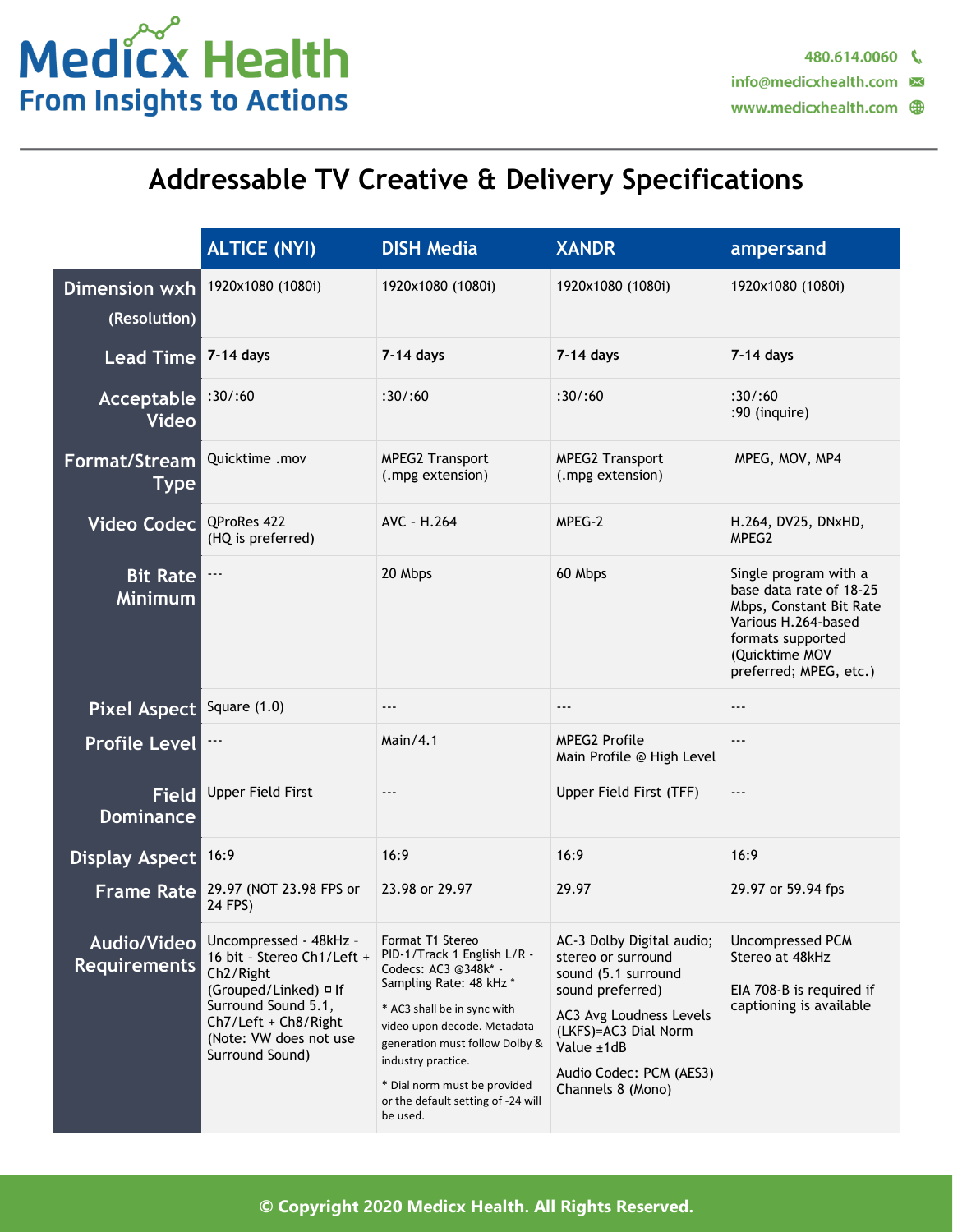## Medicx Health **From Insights to Actions**

480.614.0060

info@medicxhealth.com

|                                                                                            | <b>ALTICE (NYI)</b>                                                                                                                                                                                                                                                                                              | <b>DISH Media</b>                                                                                                                                                                                                                                                                                                                                                                 | <b>XANDR</b>                                                                                                                                                                                                                                                                                                                                                                                                                                                                                                                    | ampersand                                                                                                                                                                                                                                                                                                                                                                                                                                                                                                                                                                                                                                                                                           |
|--------------------------------------------------------------------------------------------|------------------------------------------------------------------------------------------------------------------------------------------------------------------------------------------------------------------------------------------------------------------------------------------------------------------|-----------------------------------------------------------------------------------------------------------------------------------------------------------------------------------------------------------------------------------------------------------------------------------------------------------------------------------------------------------------------------------|---------------------------------------------------------------------------------------------------------------------------------------------------------------------------------------------------------------------------------------------------------------------------------------------------------------------------------------------------------------------------------------------------------------------------------------------------------------------------------------------------------------------------------|-----------------------------------------------------------------------------------------------------------------------------------------------------------------------------------------------------------------------------------------------------------------------------------------------------------------------------------------------------------------------------------------------------------------------------------------------------------------------------------------------------------------------------------------------------------------------------------------------------------------------------------------------------------------------------------------------------|
| Spot File<br><b>Naming</b><br>Conventions                                                  | Each file should be<br>named as its ISCI with<br>additional information<br>including: "H" or HD, a<br>brief description, and<br>length (ex.30, 60). All<br>file names should have no<br>'illegal' characters (such<br>as: commas, $# * ? / *$ and<br>others).<br>Example:<br>QCAM5689H_SWOffer_Ctr<br>Cut_30.mov | $---$                                                                                                                                                                                                                                                                                                                                                                             | File names shall be no<br>more than 15 upper case<br>characters and formatted<br>as:<br>[Ad-ID or ISCI]H.ext<br>For example:<br>"GDMX30DG06H.mov"                                                                                                                                                                                                                                                                                                                                                                               | $---$                                                                                                                                                                                                                                                                                                                                                                                                                                                                                                                                                                                                                                                                                               |
| <b>Delivery</b><br>Vendor Contact<br>Info and Traffic<br>Submission<br><b>Instructions</b> | Visible World<br>(212) 739-1900<br>Attn: (VW Client Services<br>Manager or Producer - as<br>per project)                                                                                                                                                                                                         | Extreme Reach (DG<br>Fastchannel)<br><b>Call Letters: DISH</b><br><b>NETWORK</b><br>(877) 769-9382<br>Ad Delivery -<br>Comcast - Call<br>Letters: DISH<br>(855) 858-1942,<br>option 1<br>Javelin<br>Call Letters:<br>DISHNET-J<br>(877) 851-1786<br>On the Spot Media<br>Call Letters: Dish<br>Network (917) 546-9299<br>Yangaroo<br>Call Letters: Dish<br>Network (855) 534-0607 | <b>Extreme Reach:</b><br>Use the Extreme Reach<br>web-based platform to<br>deliver your addressable<br>ads to us.<br>Login for Extreme Reach:<br>https://app.extremereac<br>h.com/Login<br>0r<br>Call: (877) 769-9382<br>or<br>Email:<br>support@extremereach.c<br>om<br>Comcast:<br>For current Comcast<br>AdDelivery users, please<br>login at<br>comcastaddelivery.com<br>to access your sender<br>account.<br>Yangaroo:<br><b>AT&amp;T AdWorks</b><br><b>Addressable User</b><br>Guide.pdf < Ctrl +Click to<br>follow link. | Submit traffic instructions<br>with ISCI, flight dates,<br>rotation, spot title, and<br>spot length to your<br><b>COMCAST SALES</b><br>CONTACT(S).<br>Send videos to syscode<br>9500 through an accepted<br>vendor.<br><b>Comcast Ad Delivery Lite</b><br>855-858-1942<br>https://login.comcastadd<br>eliverylite.com/<br>The following<br>destinations are the same<br>as syscode 9500:<br>"NFC/National<br>Fulfillment Ops Center"<br>or "East Ops Center"<br><b>Comcast Ad Delivery</b><br>855.858.1942<br>https://login.comcastadd<br>elivery.com/<br><b>Additional Accepted</b><br>Vendors*<br>Centaur, Extreme Reach,<br>Javelin, On The Spot<br>Media, Spot Genie, Spot<br>Traffic, Yangaroo |
|                                                                                            | Visible World FTP<br>www.assets.visibleworld.<br>com<br>Upload via the VW FTP<br>organized by<br>folder/projects                                                                                                                                                                                                 | ---                                                                                                                                                                                                                                                                                                                                                                               |                                                                                                                                                                                                                                                                                                                                                                                                                                                                                                                                 | ---                                                                                                                                                                                                                                                                                                                                                                                                                                                                                                                                                                                                                                                                                                 |